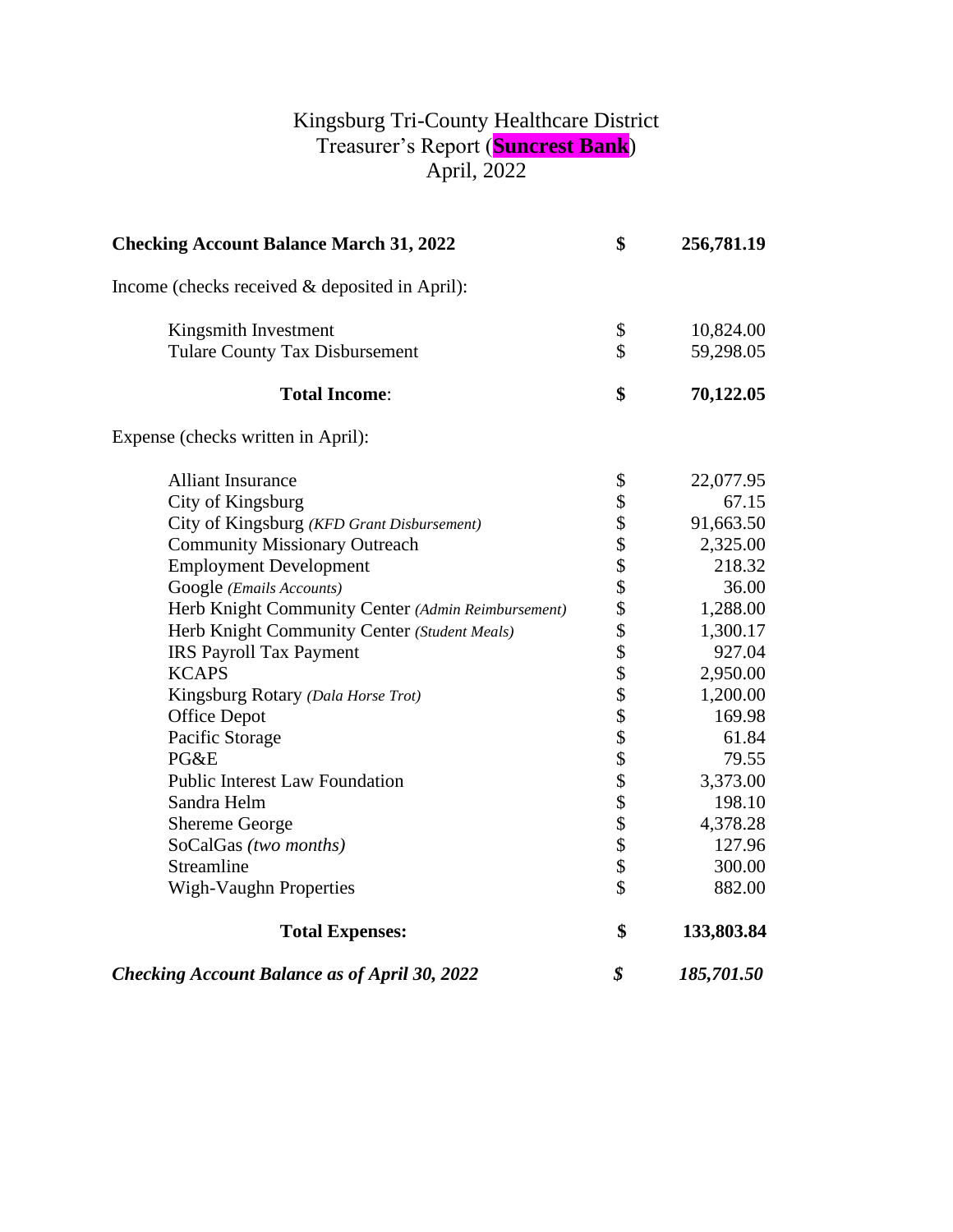## Kingsburg Tri-County Healthcare District *Suncrest Bank Uncleared/Written Check Transactions*

## **Uncleared Checks as of April 30, 2022**:

| 3197 Streamline                 | \$150.00   |
|---------------------------------|------------|
| 3198 Kingsburg Media Foundation | \$90.00    |
| 3200 SoCalGas                   | \$37.36    |
| 3201 KCAPS                      | \$1,600.00 |

**Total: \$ 1,877.36**